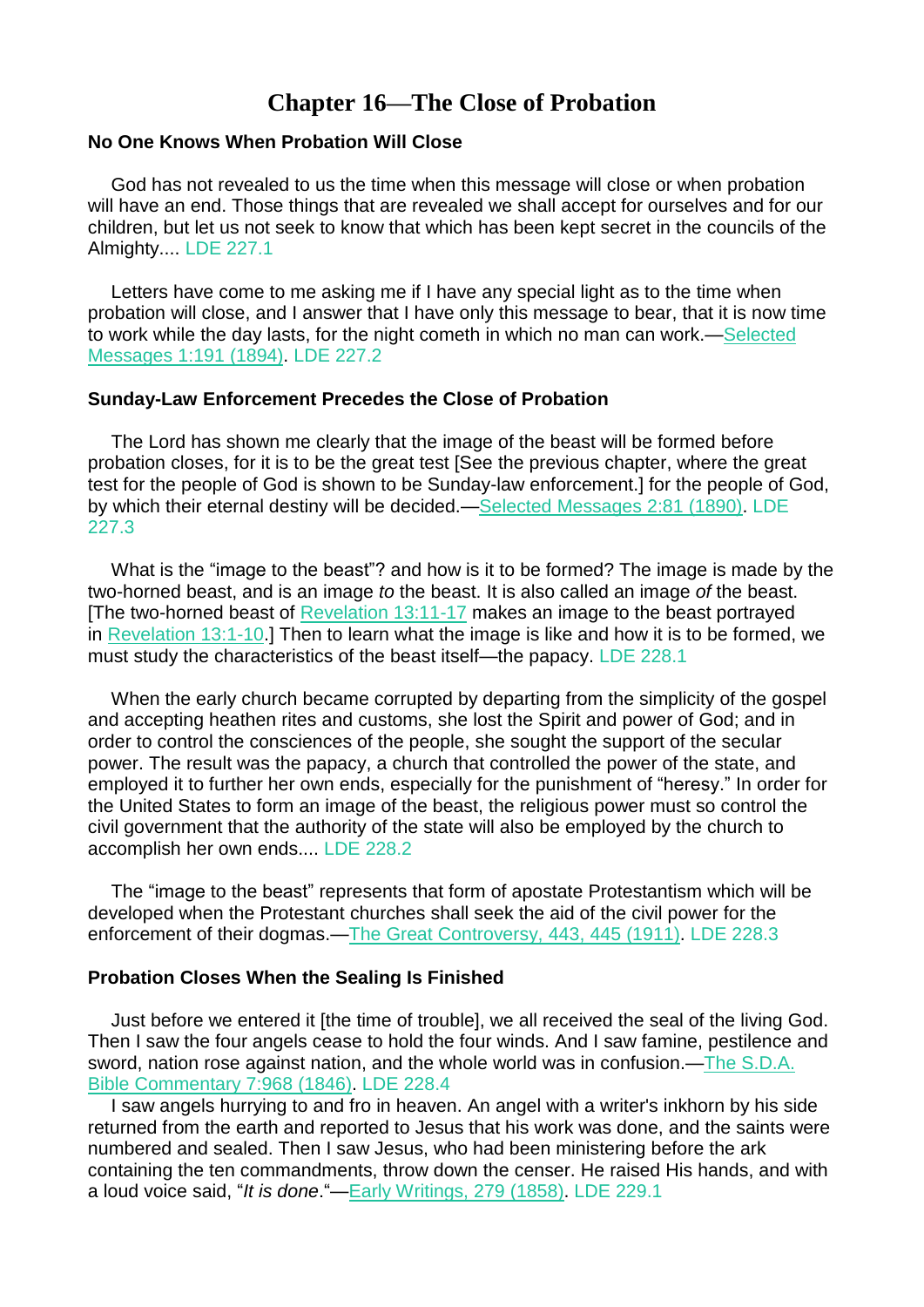Only a moment of time, as it were, yet remains. But while already nation is rising against nation and kingdom against kingdom, there is not now a general engagement. As yet the four winds are held until the servants of God shall be sealed in their foreheads. Then the powers of earth will marshal their forces for the last great battle.[—Testimonies](https://m.egwwritings.org/en/book/118.63#63) for the [Church](https://m.egwwritings.org/en/book/118.63#63) 6:14 (1900). LDE 229.2

An angel returning from the earth announces that his work is done; the final test has been brought upon the world, and all who have proved themselves loyal to the divine precepts have received "the seal of the living God." Then Jesus ceases His intercession in the sanctuary above. He lifts His hands, and with a loud voice says, "It is done."[—The](https://m.egwwritings.org/en/book/132.2770#2770) Great [Controversy,](https://m.egwwritings.org/en/book/132.2770#2770) 613 (1911). LDE 229.3

### **Probation Will End Suddenly, Unexpectedly**

When Jesus ceases to plead for man, the cases of all are forever decided.... Probation closes; Christ's intercessions cease in heaven. This time finally comes suddenly upon all, and those who have neglected to purify their souls by obeying the truth are found sleeping.[—Testimonies](https://m.egwwritings.org/en/book/120.800#800) for the Church 2:191 (1868). LDE 229.4

When probation ends, it will come suddenly, unexpectedly—at a time when we are least expecting it. But we can have a clean record in heaven today, and know that God accepts us.—The S.D.A. Bible [Commentary](https://m.egwwritings.org/en/book/96.1150#1150) 7:989 (1906). LDE 230.1

When the work of the investigative judgment closes, the destiny of all will have been decided for life or death. Probation is ended a short time before the appearing of the Lord in the clouds of heaven.... LDE 230.2

Before the Flood, after Noah entered the ark, God shut him in, and shut the ungodly out; but for seven days the people, knowing not that their doom was fixed, continued their careless, pleasure-loving life, and mocked the warnings of impending judgment. "So," says the Saviour, "shall also the coming of the Son of man be" [\(Matthew](https://m.egwwritings.org/en/book/1965.48988#48988) 24:39). Silently, unnoticed as the midnight thief, will come the decisive hour which marks the fixing of every man's destiny, the final withdrawal of mercy's offer to guilty men.... LDE 230.3

While the man of business is absorbed in the pursuit of gain, while the pleasure lover is seeking indulgence, while the daughter of fashion is arranging her adornments—it may be in that hour the Judge of all the earth will pronounce the sentence: "Thou art weighed in the balances, and art found wanting" [\(Daniel](https://m.egwwritings.org/en/book/1965.44687#44687) 5:27).—The Great [Controversy,](https://m.egwwritings.org/en/book/132.2220#2220) 490, 491 [\(1911\).](https://m.egwwritings.org/en/book/132.2220#2220) LDE 230.4

### **Human Activity After Probation's Close**

The righteous and the wicked will still be living upon the earth in their mortal state—men will be planting and building, eating and drinking, all unconscious that the final, irrevocable decision has been pronounced in the sanctuary above.—The Great [Controversy,](https://m.egwwritings.org/en/book/132.2224#2224) 491 [\(1911\).](https://m.egwwritings.org/en/book/132.2224#2224) LDE 231.1

When the irrevocable decision of the sanctuary has been pronounced, and the destiny of the world has been forever fixed, the inhabitants of the earth will know it not. The forms of religion will be continued by a people from whom the Spirit of God has been finally withdrawn, and the Satanic zeal with which the prince of evil will inspire them for the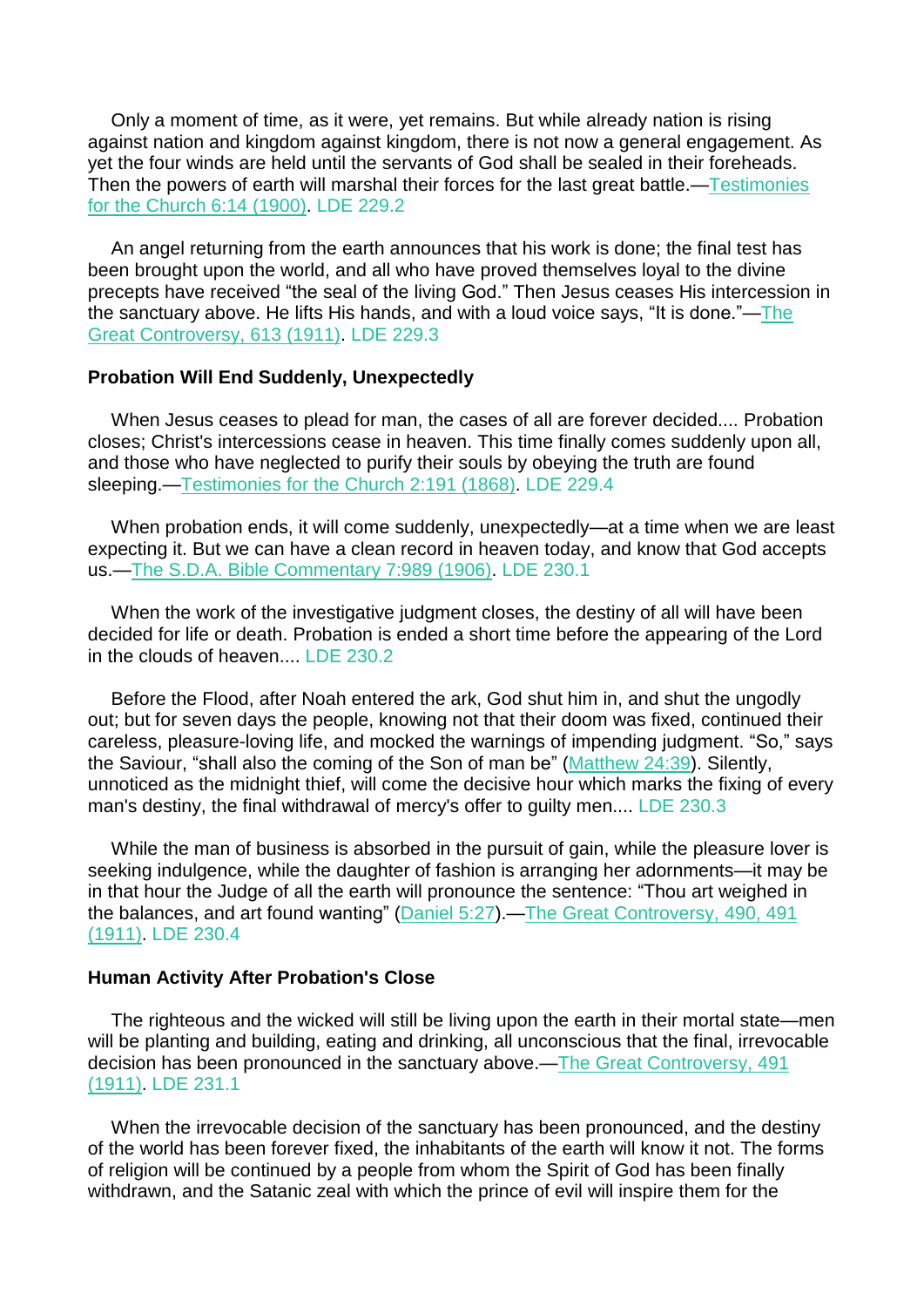accomplishment of his malignant designs, will bear the semblance of zeal for God.[—The](https://m.egwwritings.org/en/book/132.2779#2779) Great [Controversy,](https://m.egwwritings.org/en/book/132.2779#2779) 615 (1911). LDE 231.2

The wheat and tares "grow together until the harvest." In the discharge of life's duties the righteous will to the last be brought in contact with the ungodly. The children of light are scattered among the children of darkness, that the contrast may be seen by all.— [Testimonies](https://m.egwwritings.org/en/book/113.501#501) for the Church 5:100 (1882). LDE 231.3

Christ declared that when He comes some of His waiting people will be engaged in business transactions. Some will be sowing in the field, others reaping and gathering in the harvest, and others grinding at the mill.[—Manuscript](https://m.egwwritings.org/en/book/14066.10384001#10384001) 26, 1901. LDE 231.4

### **Unbelief and Forbidden Pleasures Continue**

Skepticism and that which is called science has to a large degree undermined the faith of the Christian world in their Bibles. Error and fables are gladly accepted, that they may pursue the path of self-indulgence and not be alarmed, for they are striving not to retain God in their knowledge. They say, "Tomorrow will be as this day and much more abundant." But in the midst of their unbelief and Godless pleasure the shout of the archangel and the trump of God is heard.... LDE 232.1

When everything in our world is busy activity, immersed in selfish ambition for gain, Jesus comes as a thief.[—Manuscript](https://m.egwwritings.org/en/book/14054.4525001#4525001) 15b, 1886. LDE 232.2

When the professed people of God are uniting with the world, living as they live, and joining with them in forbidden pleasure; when the luxury of the world becomes the luxury of the church; when the marriage bells are chiming, and all are looking forward to many years of worldly prosperity—then, suddenly as the lightning flashes from the heavens, will come the end of their bright visions and delusive hopes.—The Great [Controversy,](https://m.egwwritings.org/en/book/132.1544#1544) 338, 339 [\(1911\).](https://m.egwwritings.org/en/book/132.1544#1544) LDE 232.3

# **Men Will Be Wholly Engrossed in Business**

When Lot warned the members of his family of the destruction of Sodom, they would not heed his words, but looked upon him as a fanatical enthusiast. The destruction that came found them unprepared. Thus it will be when Christ comes—farmers, merchants, lawyers, tradesmen, will be wholly engrossed in business, and upon them the day of the Lord will come as a snare.—The [Review](https://m.egwwritings.org/en/book/821.23975#23975) and Herald, March 10, 1904. LDE 232.4

When ministers, farmers, merchants, lawyers, great men and professedly good men shall cry, "Peace and safety," sudden destruction cometh. Luke reports the words of Christ, that the day of God comes as a snare—the figure of an animal prowling in the woods for prey, and lo, suddenly he is entrapped in the concealed snare of the fowler.— [Manuscript](https://m.egwwritings.org/en/book/66.1287#1287) Releases 10:266 (1876). LDE 233.1

When men are at ease, full of amusement, absorbed in buying and selling, then the thief approaches with stealthy tread. So it will be at the coming of the Son of man.[—Letter](https://m.egwwritings.org/en/book/14062.5037001#5037001) 21, [1897.](https://m.egwwritings.org/en/book/14062.5037001#5037001) LDE 233.2

### **Religious Leaders Will Be Full of Optimism**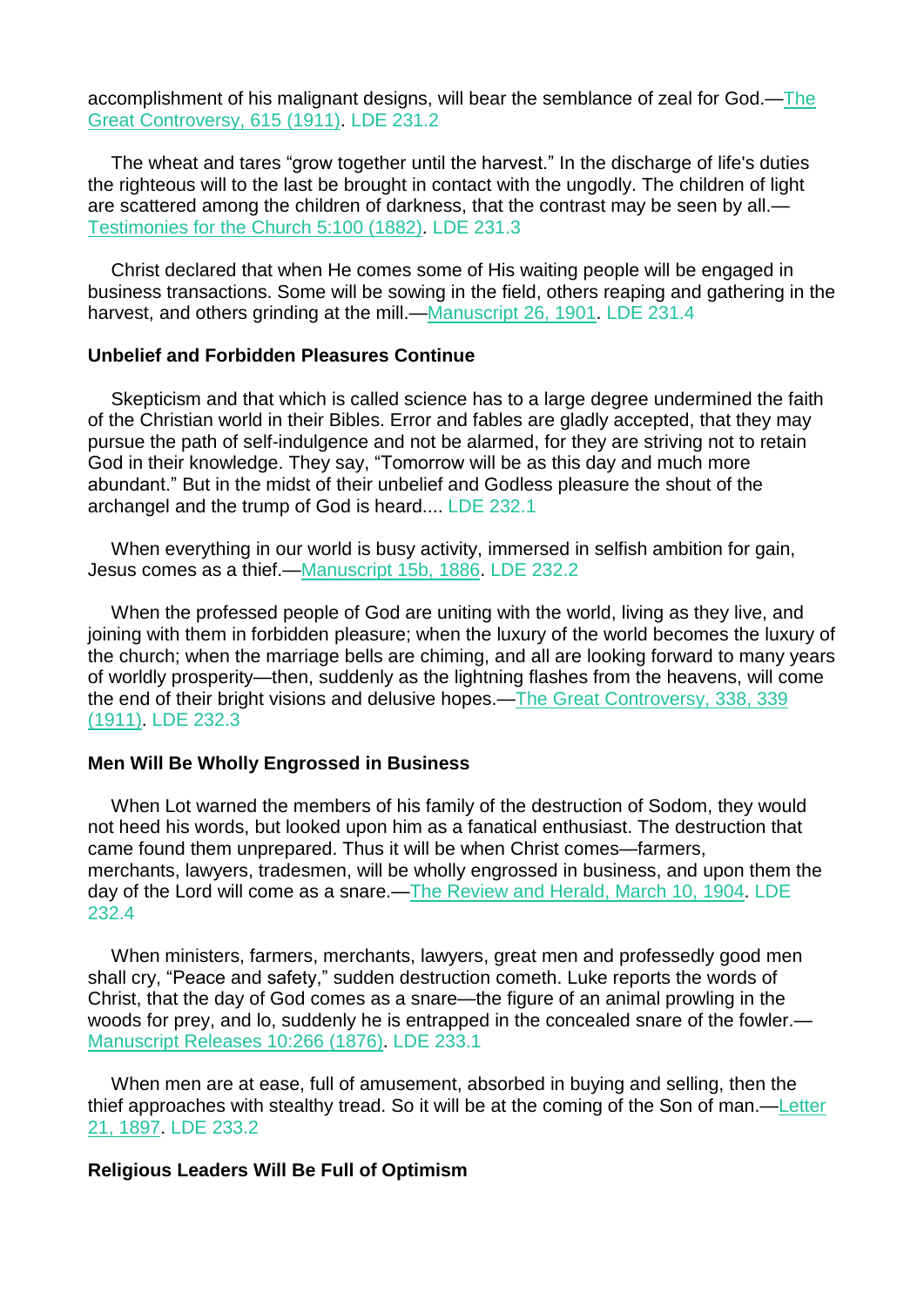When the reasoning of philosophy has banished the fear of God's judgments, when religious teachers are pointing forward to long ages of peace and prosperity, and the world are absorbed in their rounds of business and pleasure, planting and building, feasting and merrymaking, rejecting God's warnings and mocking His messengers—then it is that sudden destruction cometh upon them, and they shall not escape.[—Patriarchs](https://m.egwwritings.org/en/book/84.395#395) and [Prophets,](https://m.egwwritings.org/en/book/84.395#395) 104 (1890). LDE 233.3

Come when it may, the day of God will come unawares to the ungodly. When life is going on in its unvarying round; when men are absorbed in pleasure, in business, in traffic, in money-making; when religious leaders are magnifying the world's progress and enlightenment, and the people are lulled in a false security—then, as the midnight thief steals within the unguarded dwelling, so shall sudden destruction come upon the careless and ungodly, "and they shall not escape."—The Great [Controversy,](https://m.egwwritings.org/en/book/132.158#158) 38 (1911). LDE 233.4

### **Satan Infers That Probation Has Closed**

In the time of trouble Satan stirs up the wicked, and they encircle the people of God to destroy them. But he does not know that "pardon" has been written opposite their names in the books of heaven.—The Review and Herald, [November](https://m.egwwritings.org/en/book/821.29458#29458) 19, 1908. LDE 234.1

As Satan influenced Esau to march against Jacob, so he will stir up the wicked to destroy God's people in the time of trouble.... He sees that holy angels are guarding them, and he infers that their sins have been pardoned, but he does not know that their cases have been decided in the sanctuary above.—The Great [Controversy,](https://m.egwwritings.org/en/book/132.2791#2791) 618 (1911). LDE 234.2

#### **A Famine for the Word**

Those who do not now appreciate, study, and dearly prize the Word of God spoken by His servants will have cause to mourn bitterly hereafter. I saw that the Lord in judgment will at the close of time walk through the earth; the fearful plagues will begin to fall. Then those who have despised God's Word, those who have lightly esteemed it, shall "wander from sea to sea, and from the north even to the east; they shall run to and fro to seek the Word of the Lord and shall not find it" [\(Amos](https://m.egwwritings.org/en/book/1965.45906#45906) 8:12). A famine is in the land for hearing the Word.[—Manuscript](https://m.egwwritings.org/en/book/13961.2947001#2947001) 1, 1857. LDE 234.3

#### **No More Prayers for the Wicked**

The ministers of God will have done their last work, offered their last prayers, shed their last bitter tear for a rebellious church and an ungodly people. Their last solemn warning has been given. Oh, then how quickly would houses and lands, dollars that have been miserly hoarded and cherished and tightly grasped, be given for some consolation by those who have professed the truth and have not lived it out, for the way of salvation to be explained, or to hear a hopeful word or a prayer or an exhortation from their ministers. But no, they must hunger and thirst on in vain; their thirst will never be quenched, no consolation can they get. Their cases are decided and eternally fixed. It is a fearful, awful time.[—Manuscript](https://m.egwwritings.org/en/book/13961.2947001#2947001) 1, 1857. LDE 235.1

In the time when God's judgments are falling without mercy, oh, how enviable to the wicked will be the position of those who abide "in the secret place of the Most High"—the pavilion in which the Lord hides all who have loved Him and have obeyed His commandments! The lot of the righteous is indeed an enviable one at such a time to those